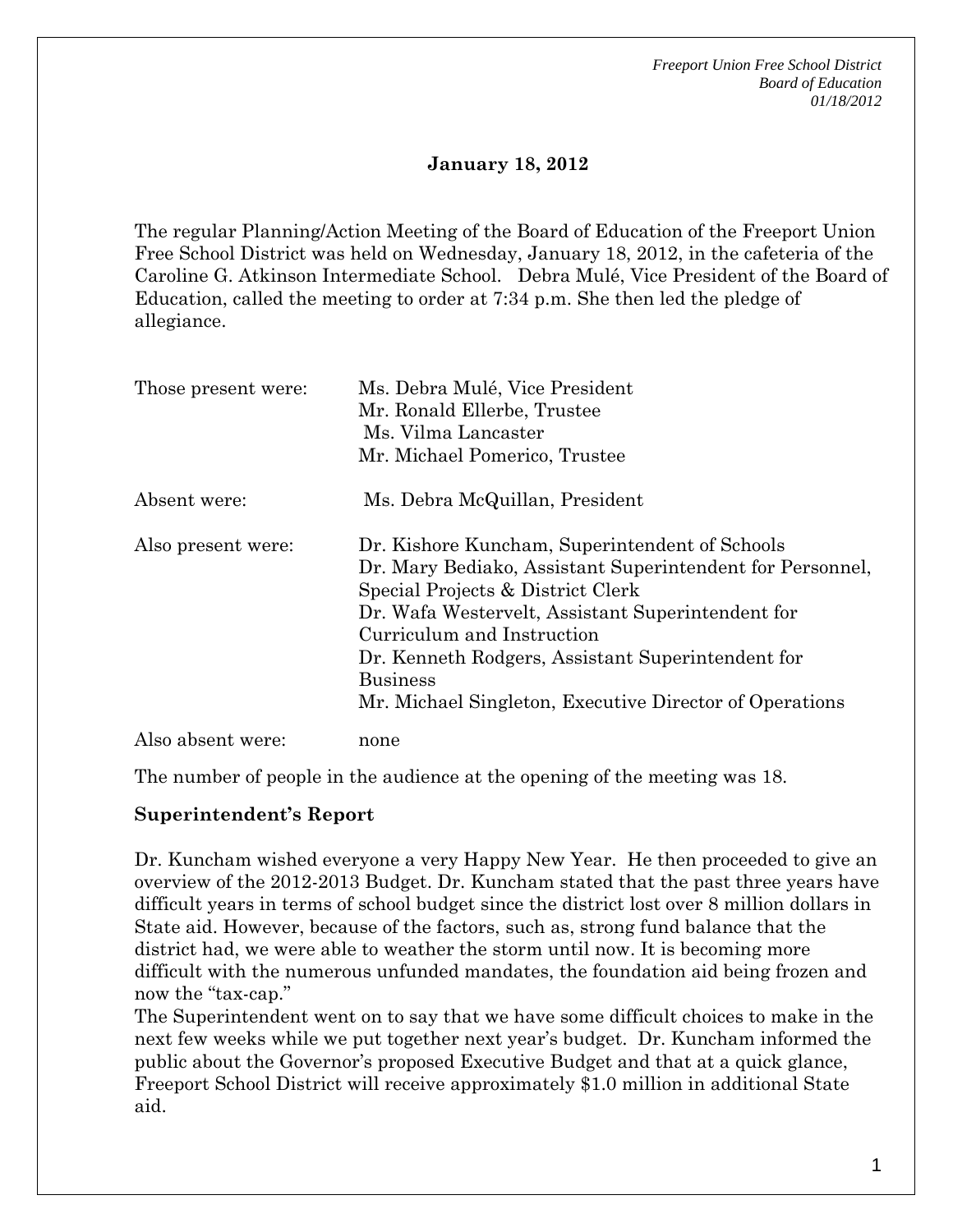Dr Kuncham introduced Dr. Rodgers, Assistant Superintendent for Business who made a Power-Point presentation (attached) about the 2012-2013 budget development process and the projected effects of the "tax-cap."

The Superintendent made the following announcements:

- o Employee of the Month of January, Clorinda Pawlak, Assistant Principal of Leo F. Giblyn School. This month's theme was "Implementing New Ideas".
- o The New York State Association for Continuing/Community Education "NYACCE" has announced that our student, Smaily Ogando, has been selected as "Student of the Year 2012"
- o Congratulations go out to all of our students who performed in the 2012 All-County Music Festival.
- o Congratulations also go out to the winners of the Martin Luther King, Jr. Essay/Project Contest. The contest was a shared initiative with the Incorporated Village of Freeport.
- o Justin Millan and Emerik Martin along with our Science Coordinator, Dr. Periera, submitted a paper to one of the most prestigious journals in physics education for high school and college levels. Their work was accepted and the article, titled "Identification and Calculation of the Three Dimensional Orbit of an Asteroid" will be published.
- o The Cradle of Aviation Museum in partnership with the National Grid Foundation have once again selected Freeport Union Free School District to inspire our students to study Science, Technology, Engineering and Math (STEM).The program provides a variety of methods to engage K-12 students and teachers.
- o Isaiah Barnes has made a commitment to play football at Princeton University, congratulations to him!

The Superintendent informed the public that he was invited by the Commissioner of Education, Dr. King to attend the Race to the Top (RTTT) National Convention held in Washington D. C. The 12 States, including New York, who received the RTTT grant from the Federal Government came together to discuss the adoption and successful implementation of the Common Core State Standards (CCSS), Annual Professional Performance Review (APPR) and other RTTT requirements. The 12 delegates from New York included two school district superintendents and the Freeport Superintendent was one of them. This was a great honor to be invited and it gave Dr. Kuncham the opportunity to interact with the Commissioners and colleagues from other states.

.